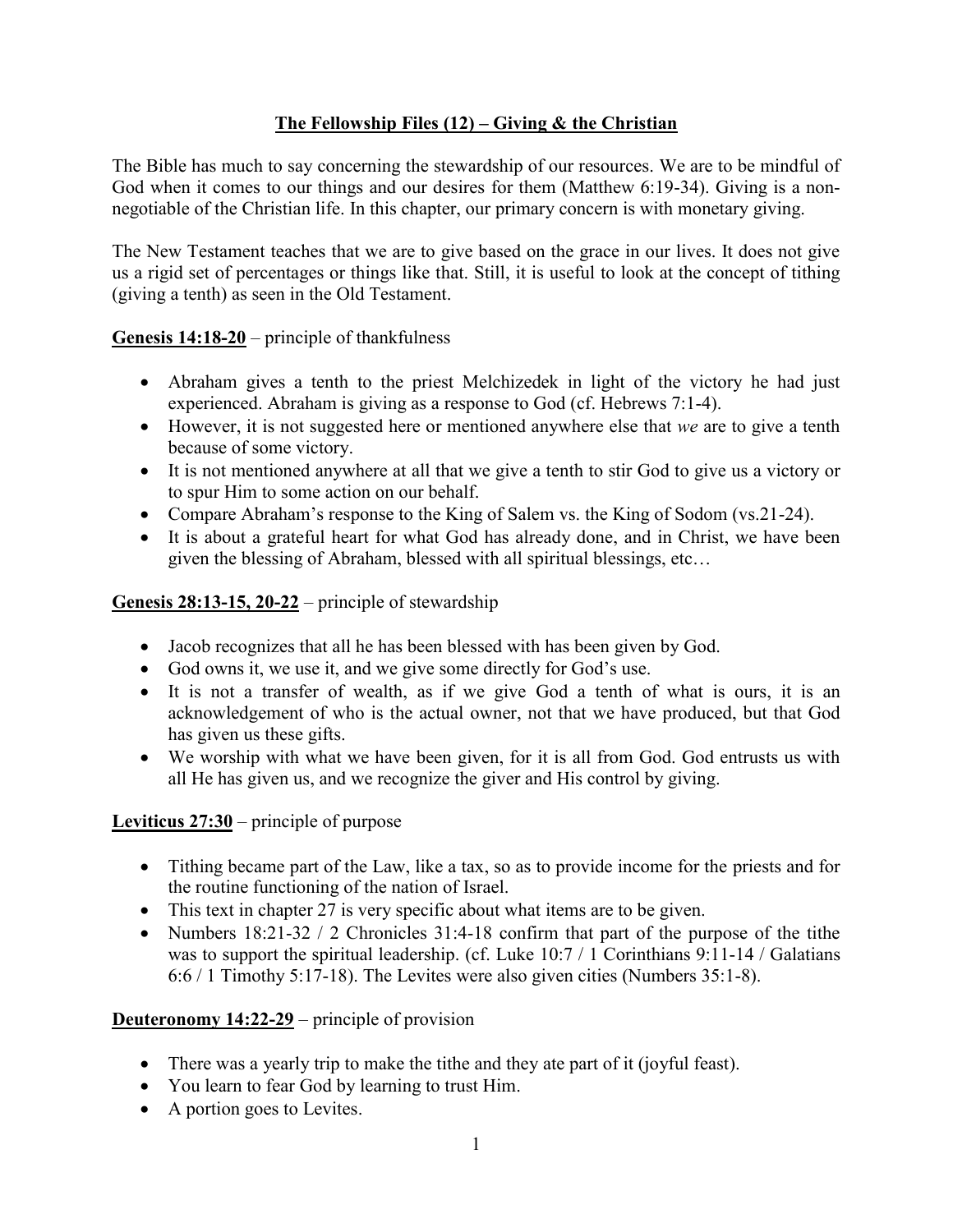- Those who had too much to carry could bring cash to be converted later.
- A special offering every three years as benevolence for the marginalized.
- Blessing from God for obedience (giving to God by giving to people).
- God provides for His people through His people.

Now we will examine a couple of the key texts on giving in the New Testament.

**1 Corinthians 16 (1-4)** – There are many ways we can and are supposed to show our love for God, but one of the hardest ways for many is to learn to love God (and His people and His work) with our wallet. There seem to be so many pronouncements about giving, and how much are we supposed to give, and people who manipulate others into giving by telling them of some supposedly promised reward, it can be hard to really know what we are supposed to do, if anything. We can become so cynical or perhaps so complacent that we fail to really investigate what God's Word has to say about it.

So let's investigate for a moment. If you were a journalist asking the Apostle Paul about giving you would likely use the time tested method of asking: Who, What, When, Where, Why, and How. Our text answers all these simple, but important questions. For the Christian, this text is foundational to the subject of stewardship.

In fact, the Corinthian were investigating. "*Now concerning*" refers to questions that they had asked Paul (cf. 1 Corinthians 7:1, 8:1, 12:1). This "collection" is also mentioned in Romans 15:26, 2 Corinthians 8:1, Acts 11:29, 24:17. Some might think that because Paul addresses a specific need (a gift for Jerusalem) that this was only a temporal, local requirement. However, the rest of the NT argues against that (cf. Galatians 2:10) and this text teaches us some important principles regarding offerings in the church. It is to be a regular part of our worship.

**Who is supposed to give?** *each of you* (vs.2) – it is personal, we all have a responsibility to do give. A household may give a combined gift, based on whether there are one or more sources of income. If a young Christian has a part-time job, they should contribute from that. Parents should teach their children the principles of giving from their earliest years. Youngsters should be instructed as to how to budget their income (be it an allowance, paper route, etc.). Even the retired person on a fixed income should not exempt themselves from this. Every Christian with an income should express their devotion to God in the grace of giving (cf. 2 Corinthians 8:1-7).

Of course, a few rich people can raise the necessary amounts the church needs but this misses other important aims. When everyone gives this promotes fellowship, and it is a true picture of the power of the gospel, with everyone sharing in gratitude, and increasing the ability of our gifts to help others. In our giving we remember that we are part of the same body, and each part supplies the needs of the other. As we give, we become agents for God to bless others, and we cause them to glorify God and to give thanks to Him and to pray for us. Cheerful giving is one of the concrete ways in which the transforming work of God can be seen in our lives. We live in a world where greed is the rule and the church is held in contempt. Yet there is one truth they cannot deny. Christians give the most to charity year after year. In this we see the life changing work of the Holy Spirit. You have much freedom in your giving, but you do have an obligation. Every believer is supposed to be a giver.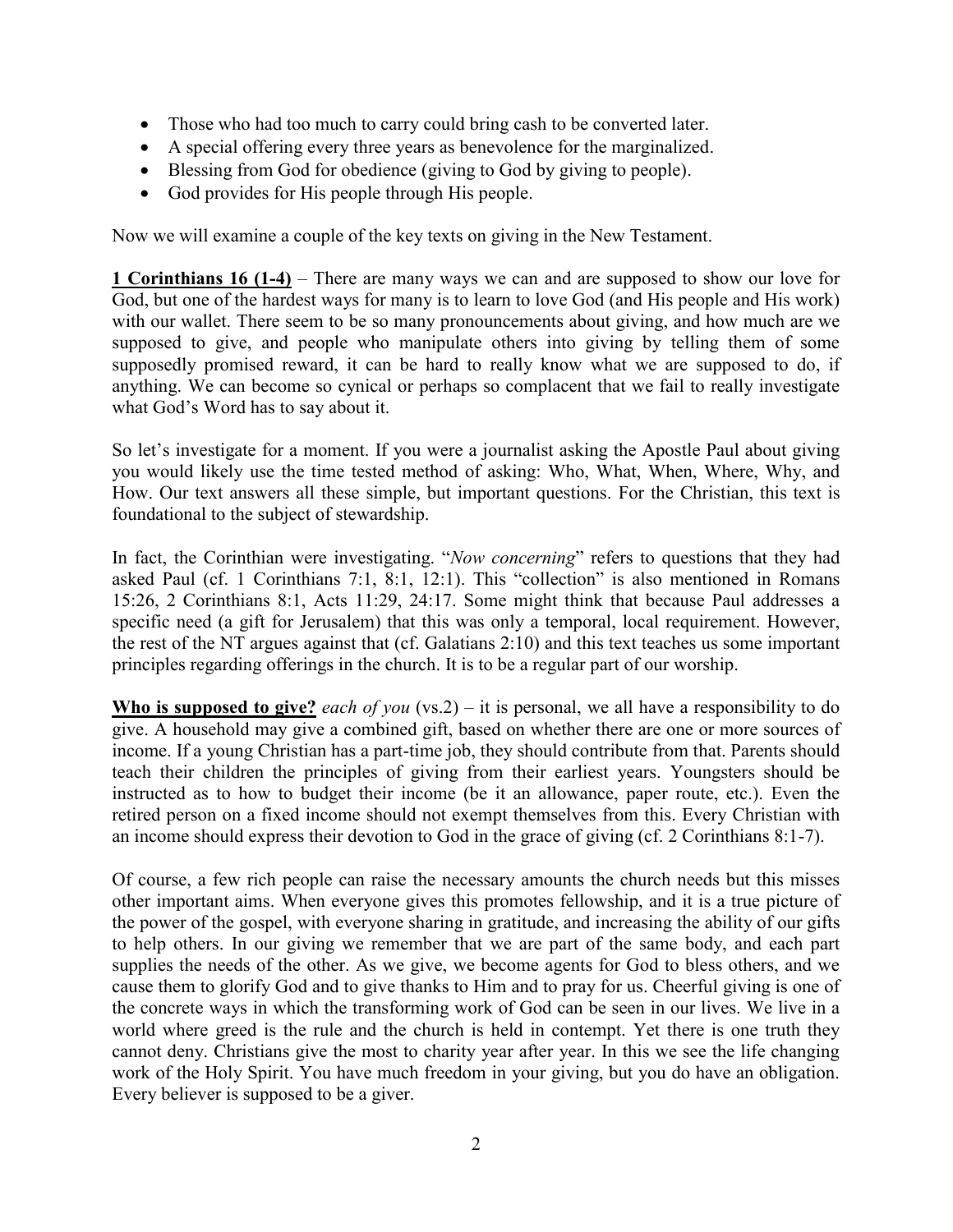**What are you supposed to give?** *put something aside and store it up* (vs.2). There are three basic ways we give, by serving, supporting, and sacrifice for the work of the Lord. It is usually put this way; that we give of our time, our talent, and our treasure. Here Paul is specifically referring to treasure, and that could mean other things we have such as goods, housing, land, food, and such. In this case, Paul is defining it as monetary giving. All of those other things, our time, our talent, and the other items we own and could give; these are all important, but they do not justify our neglect of giving financially to the work of God, the needs of people (Romans 12:13 / 2 Corinthians 8-9 / James 1:27 / 1 John 3:16-17), the living of the ministers (1 Corinthians 9:14 / Galatians 6:6 / 1 Timothy 5:17-18), and the advancement of the kingdom (Philippians 4:10-20). Amongst all our other giving, we are to put aside money to be given.

**When are you to supposed to give?** *On the first day of every week* (vs.2). The early Christians assembled together at first daily (Acts 2:46), and then weekly (Acts 20:7). Paul explicitly says that giving was to be regular, systematic, week after week. We give according to plan more than according to whim. This was to be a continuous commitment, a spiritual discipline, not a one time, haphazard thing. We can give instantly, but we must give regularly. Sometimes it is necessary and right to make a special appeal and to have a special offering, but we would have less special appeals for special offerings if we made a regular practice out of regular giving. Paul told them that they need to become practiced at giving.

Giving "as the Lord leads" may be fine, but this doesn't always mean we are to wait for that moment and "let Him lead us". We can do that once in a while, or if we feel a strong urge to give, but this is about how He has already led, proportionate to our income. This is not so much about how you are feeling right then as much as it is about what you have determined before, not impulse giving, but planned giving. Make it a holy habit. Special giving is good, but we are not supposed to wait on special giving and neglect to do regular giving. Every Sunday it is to be done, but if you get paid once a month and want to give a lump sum equal to 4 weeks, then that is fine. The element of worship is not the act of "dropping a check into the plate"; rather, it is the act of setting it aside and giving it. That is the act of worship.

**Where are you supposed to give?** *the collection for the saints: as I directed the churches of Galatia, so you also are to do* (vs.1). To the church, and to approved leaders who give wisely to agreed upon places (vs.3-4). Paul indicates that trustworthy messengers should be chosen to carry the offering to Jerusalem, and if necessary, he would personally accompany the messengers. God's ministers need to set safeguards over their own hearts, we need to be very circumspect in the way we handle God's money.

Now why had Paul requested a collection for the needs of the Christians in Jerusalem, when there were also poor Christians elsewhere? There were certain factors that made the saints in Jerusalem, which prior to 70 AD was the center of the Christian church, poorer than the other churches. First they had suffered systematic persecution and discrimination more directly and more quickly than the Christians elsewhere. Their property was plundered, and many were put into prison.

Notice that while Paul wants the money to be collected together, he does not mention pooling all of our money together in total. The Jerusalem church originally had all things in common, they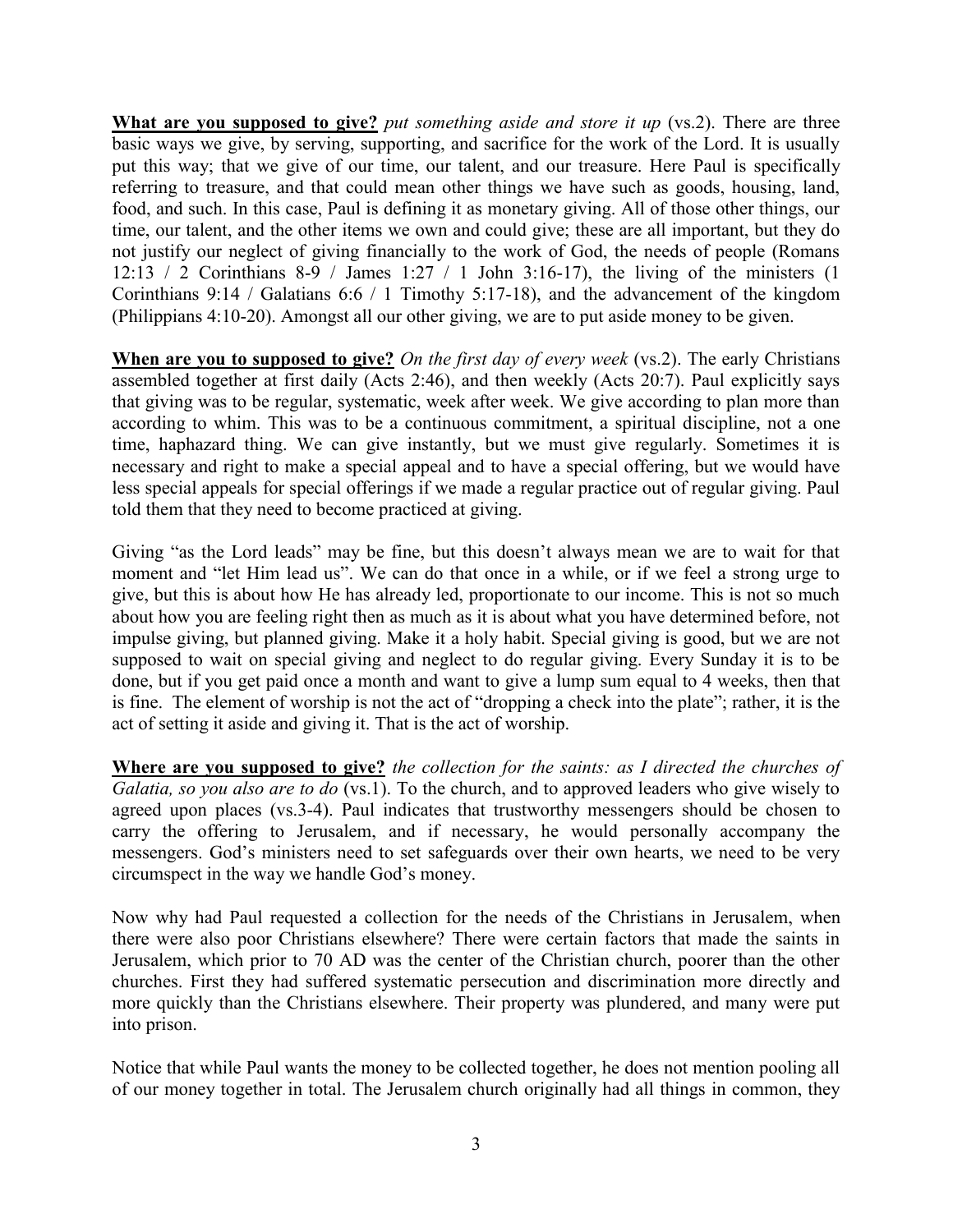sold their possessions and goods, and divided them among all, as anyone had need. One reason they did this was that they were under heavy persecution and would be losing all their possessions anyway. There was also a famine in the land.

While this common pooling of resources showed their love for one another, after a couple of decades, it probably had a devastating long-term impact. All their property, investments, everything they might have derived income from was gone. None of the other churches did this, and the fact it is recorded as an historical oddity shows that it was not continued.

Under the Mosaic system, there was a treasury in the Temple (1 Chronicles 9:26, 28:1ff / Malachi 3:10). In Jesus' day, the outer court within the temple was also called the "treasury" (Mark 12:41 / Luke 21:1 / John 8:20), because it contained chests around the walls for Jewish contributions. Some were for the required gifts, and the others were for voluntary gifts.

The local church is the modern day place of worship, the antitype of the Temple, and the church also has a "treasury" to facilitate its financial operations. Look at vs.2 – store it up, this word means to treasure it, to amass a reserve, and that obviously doesn't mean to hoard it for yourself. It is the same word as in Matthew 6:19-20, where we have a sort of play on words; do not treasure for yourself treasures on earth. We are to store it as treasure for heaven, and we do that by giving to the church. It is erroneous to suggest that Paul was merely urging people to save something "at home," or put it aside in a "special place", as this would have defeated the Apostle's purpose in not wanting to have to contact each Christian individually when he came.

The notion that one can simply free-lance our contributions, with no obligation to the local church, is not a biblical notion. Wherever else we may give, our weekly contribution to the local congregation should be unwavering. You can give to your heart's content to those organizations you deem worthy, but this doesn't lessen your obligation to your local church.

**Why are we supposed to give?** *for the saints* (vs.1): *so that there will be no collecting when I come* (vs.2). Paul mentions the needs of the saints in Jerusalem here, but in looking at the whole of the Bible we see that we are to give, as we said earlier, to the work of God, for the needs of people, the living of the ministers, and the advancement of the kingdom. Your giving stirs up more giving (2 Corinthians 8:4, 9:2).

Another vital truth we need to understand is that giving is an act of worship, and it leads to more worship. 2 Corinthians 9:11-14 – the word for "service" (vs.12) is where we get the word liturgy from. In the Old Testament, sacrifices to the Lord were designated as "gifts" (Numbers 18:11 / cf. Hebrews 5:1). When the wise men came to worship the baby Jesus, they presented gifts (Matthew 2:11). The term "fellowship" in Acts 2:42 included the act of giving (cf. Romans 15:26 / 2 Corinthians 9:13). When the Philippians gave their money for the support of Paul, God viewed it as "a fragrant offering, a sacrifice acceptable and pleasing to God." (Philippians 4:18). Hebrews 13:16 admonishes us to "share what you have, for such sacrifices are pleasing to God".

**How (much) are we supposed to give?** *as he may prosper* (vs.2). You will notice that Paul doesn't give a percentage or say exactly how much. This doesn't mean he is giving us an "out" by saying, "well, I am not prospering right now, so I won't give". No, he is speaking about being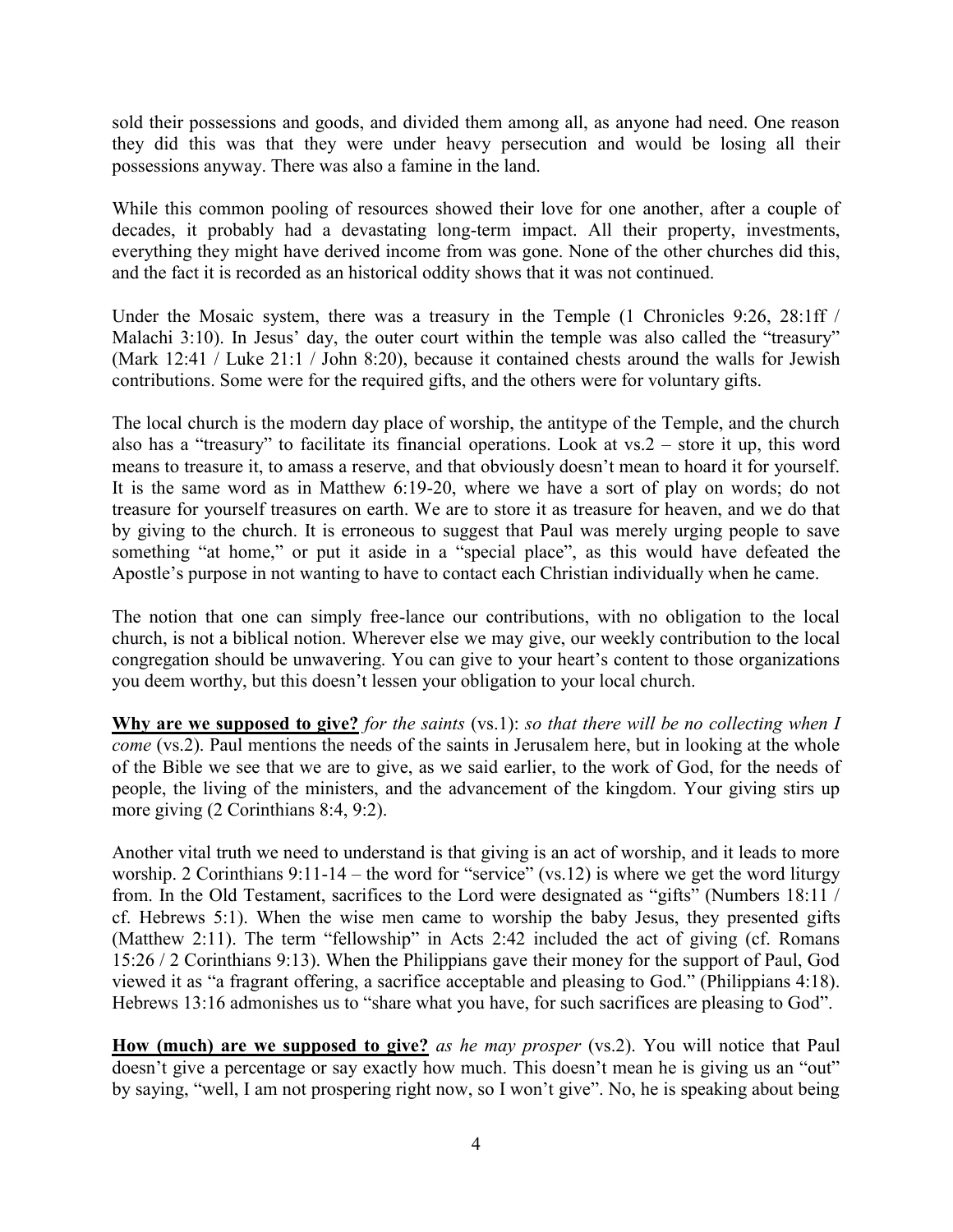proportionate. In keeping with the idea of setting something aside, he is saying as you have prospered, and as you have purposed. Each Christian is to give "as he may prosper" or "according to his ability" (Acts 11:29). This is proportional giving.

Amazingly, some in the early church gave even beyond their ability (2 Corinthians 8:3), and they were commended for it. Those who have more should give more (both in amount and percentage). When the more prosperous generously give of their abundance, to compensate for the deficit of the poorer folk, the type of "equality" that God desires among his people will prevail (see 2 Corinthians 8:12-15). The willingness of Christians to freely give is often an indication of the state of the spiritual health of a church. Now, sadly, it is the case that many Christians do not even come close to giving as the Lord enables them, and ultimately they end up impoverishing not only the church, but ultimately themselves. Instead, let us be guided by 2 Corinthians 9:7, remembering that as we do so we are laying up treasure in heaven.

Gratitude is spiritual warfare, and thanksgiving is spiritual worship. We must be renewed in our minds about this because it is our natural tendency to become complacent about what we have. We tend to adjust to the level of happiness or prosperity we have. We grow to expect it, to not even notice it. And then we want more. That's why it's so hard for people to come down in standard of living. It's easy to move from a small apartment to a big house, but it seems so awful to do the reverse. Few people have a problem going from an old beat up car to a brand new luxury model, but we couldn't stand to go the other direction.

This is the way it has always been. Adam and Eve had the whole Garden of Eden but it wasn't enough when the devil brought a desire for more; we think it's our right to have it right now. Satan also tempted Jesus in the same way. As fellow heirs of the Kingdom with Christ, we will have all the riches of glory one day. But for now God gives us increase, not simply so we can increase our standard of living, but so we can increase our standard of giving.

Of course, if we are careless with our money we will not prosper as good as we could, but this is why we are to set it aside, first, to make sure we get that accomplished. Indeed, the first thing we should do in getting our financial house in order is to get our giving straight, it will force us to examine things. We should take stock of just where our money is going. You can't say that you have no money to give to God when you spent money on six lattes this week. Now you can buy six lattes and not be sinning, of course, but you should set aside the money for the church first and see if you have enough left for those lattes, or whatever the case may be.

Think about what Paul is saying about disciplined liberty in this passage. We regularly give requests to God for money sought; we should also regularly give reasons to God for money spent. It is okay to have things, but make sure the work of God is getting something too, set aside, stored up, treasured. If you had a treasure lying around the first thing you would do is to make sure it gets in a safe place, so get your giving to God set in a safe place, set it aside before all other spending, then you won't have to make sorry excuses.

Make giving a part of your life, and be proactive by setting aside an amount to give before you spend it. Give in proportion to your income and resources (2 Corinthians 8:3, 12; 9:6-11), both when you have plenty (1 Timothy 6:17-19), and also when you have little (2 Corinthians 8:1-4).